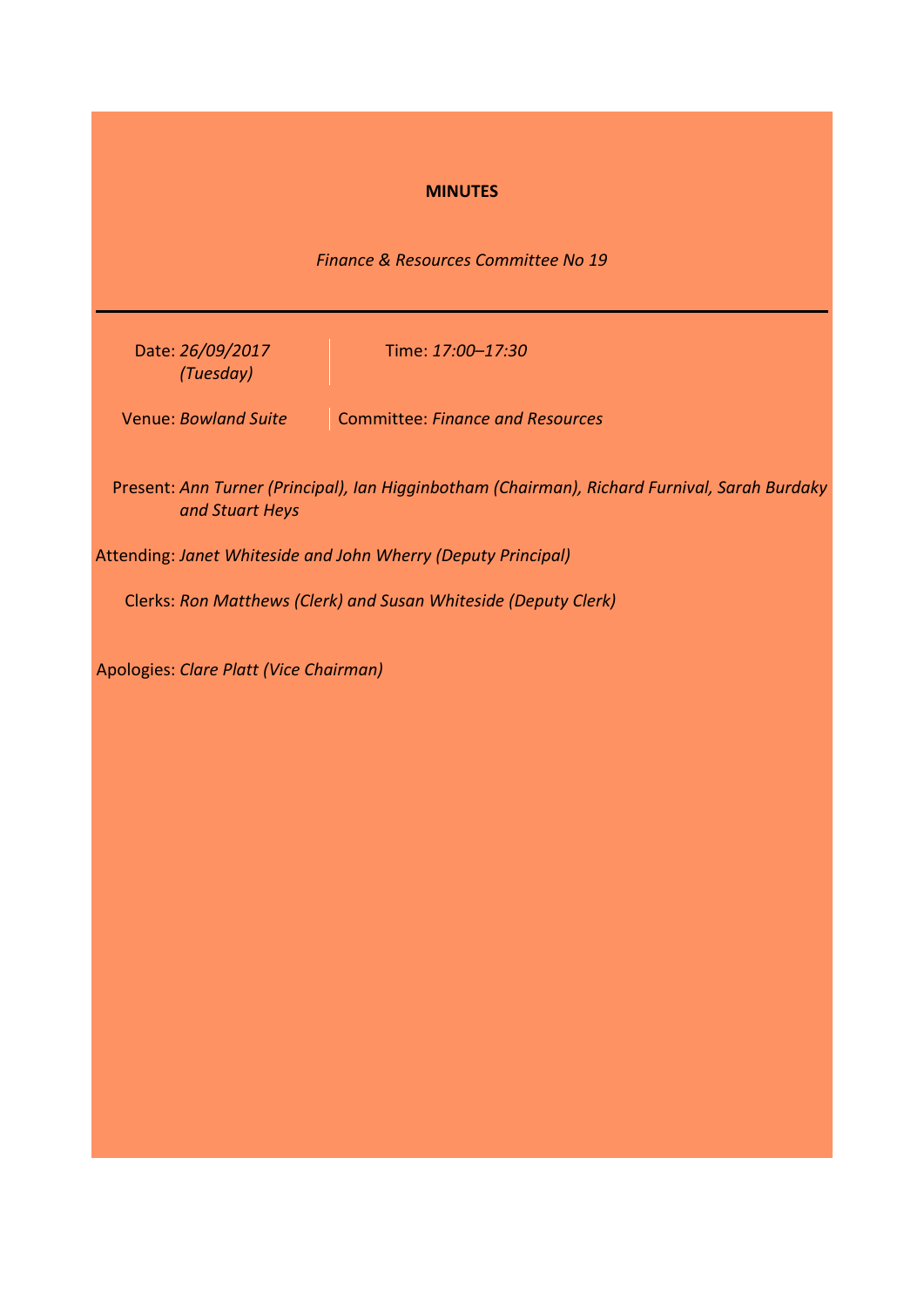# *Public* Minutes

Item Item description:

### **85.17** *Decision Attendance of College Management Staff and Appointment of Meeting Chair*

Section 8.2 of the current Constitution and Terms of Reference for the Finance and Resources Committee states. College Management and / or Consultants may attend meetings in an advisory capacity.

## **Resolved:**

**That College Management staff attend the meeting.**

### **86.17** *Apologies for Absence*

*Record*

Apologies were received from Clare Platt.

### **87.17** *Declarations of Interest*

*Record*

There were no declarations of interests made in respect of items on the public agenda.

### **88.17** *Self-Assessment of Compliance with the Regularity and Propriety*

*Decision Requirements*

> Finance & Resources Committee gave consideration to Annex C of the Joint Audit Code of Practice, the self-assessment questionnaire. The responses support the Statement on Regularity, Propriety and Compliance with the Terms and Conditions of Funding that must be included in the Corporation's 2016 / 2017 Corporate Governance and Internal Control Statement. The document was reviewed by the external auditors during the audit to provide them with a level of assurance.

# **Resolved:**

**That Corporation be recommended to approve the signing of the selfassessment of Compliance with the Regularity and Propriety Requirements document.** 

### **89.17** *Regularity Audit Framework*

*Decision*

The Audit Code of Practice sets out the framework, context, responsibilities and requirements for the Regularity Audit required for the College.

**Resolved: That the Regularity Framework be received.**